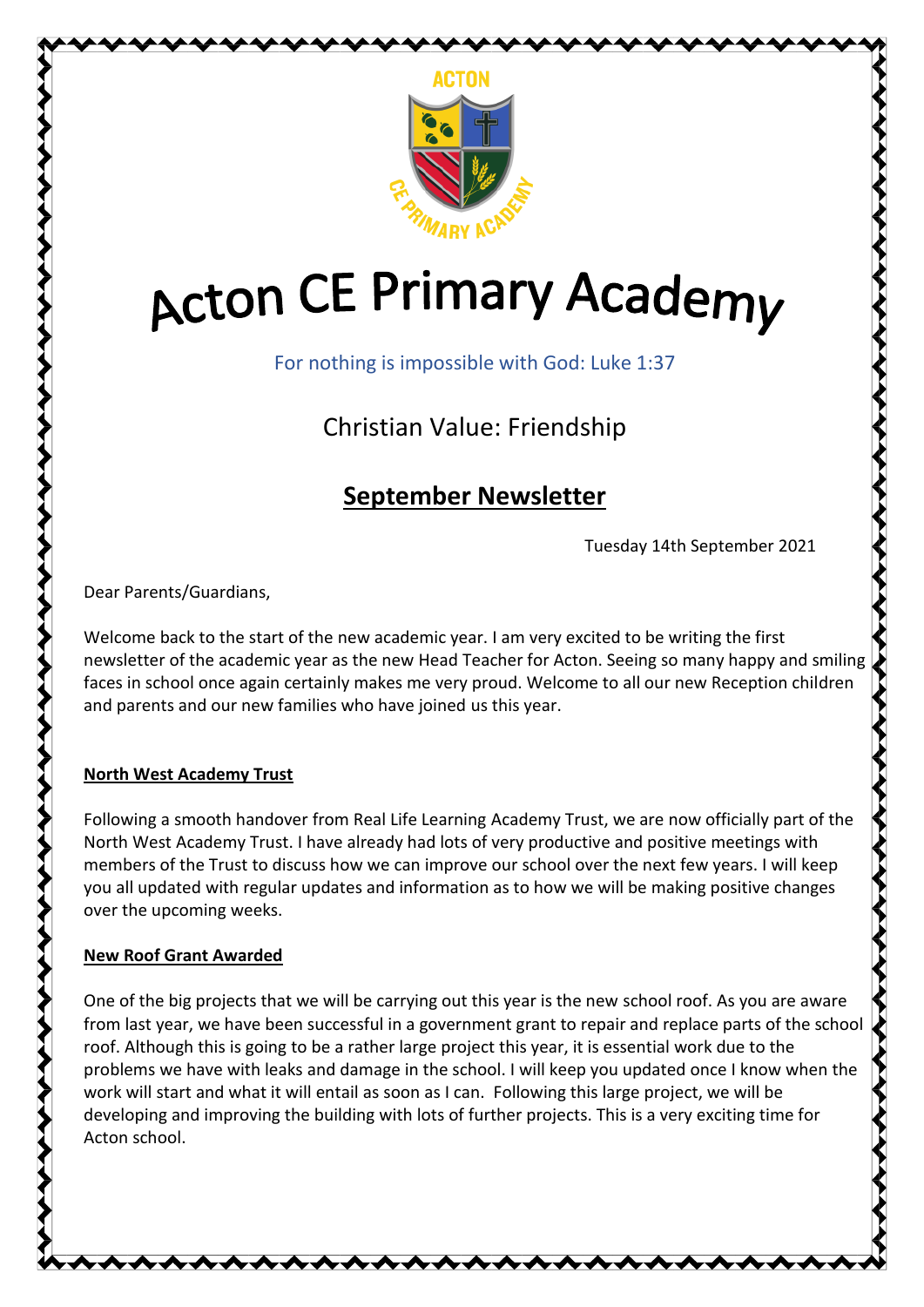#### **Governing Body**

Due to the change in the Trust our Academy Committee have now become the school Governing body. Governing bodies support decision making in the school. Their aim is to work with the staff to support and drive standards forward, as well as regularly reviewing progress. If you would like any further information about the role of the Governing body or you would like to contact Megan Nurse, Chair of Governors, please contact the school.

<del>୵₩₩₩₩₩₩₩₩₩₩₩₩</del>

# **Staggered drop off/collection**

Thank you so much for supporting us in the drop off and collection times. This has really helped to reduce congestion in the school grounds and keep our children, staff and parents safe. I will be working with parent council to review the times to ensure that they are running as smooth as they can.

# **Healthy Snacks.**

If your child would like to bring a snack for break times, please can we request that this is a healthy option. **Chocolate, sweets and crisps will not be permitted**. We also offer snack which can be purchased from the school kitchen at break. Can we ask that your child pop their money in a named purse or wallet so we can return any money that has been misplaced.

As a healthy school, we ask for only **water** in water bottles please! We have plenty of filling stations in the school, so children can keep hydrated.

# **Parent Surveys**

A huge thank you for all those who took the time to complete the parent survey in the summer term. This information helps us to review and improve our current practice and ensure we are offering the very best for the children.

# **Weekly Highlights**

We have started our weekly highlights again in the new couple of weeks. This is to remind you of any class information or events coming up in school. All weekly highlights will be uploaded to the website and a text will be sent out to you.

# **Communication**

Communication will continue to be through email, text, phone calls, social media and the school website. There may be occasions where we send home paper letters, but we will keep this to a minimum. If you need to speak to your class teacher, we request that this is done via phone or email. Class teachers will keep the class pages up to date with class news and information.

# **Meet and Greet for Reception and 'Create and Engage' afternoons.**

We will be hosting a meet and greet for our new Reception parents on Wednesday 29<sup>th</sup> September at 5.30-6.30pm. A separate letter has gone out to explain this event in more detail.

Each year group will also be hosting a **Create and Engage afternoon**. This is a chance for parents to visit the school and take part in an exciting lesson with your child. A further letter will be sent with details. Dates are at the bottom of the newsletter. Please be aware that these events are all covid dependent.

<del>, ∧∧∧∧∧∧∧∧∧∧∧∧∧∧∧∧∧</del>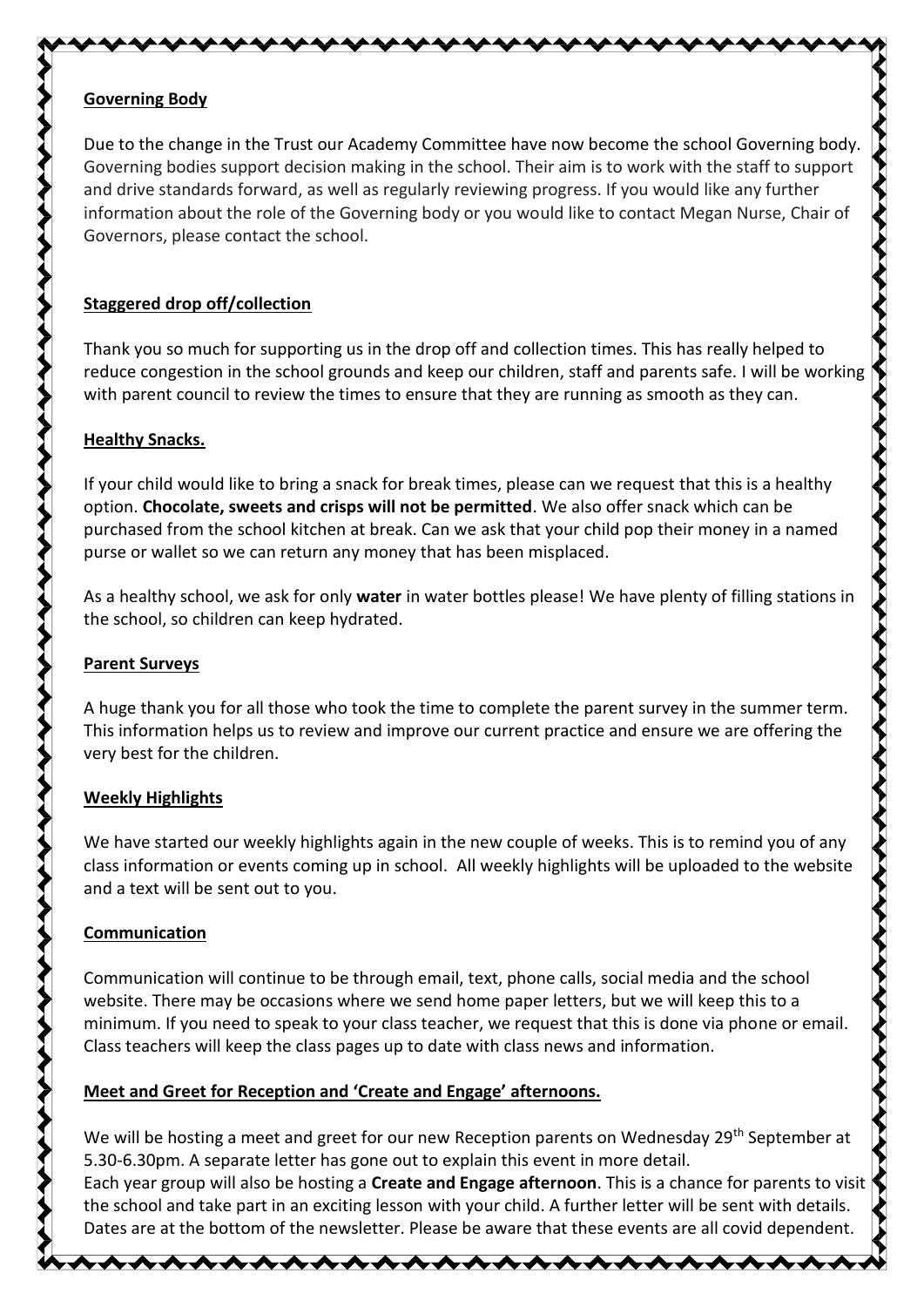# **Parent/Teacher meetings**

Parent/Teacher meetings will be taking place on 11<sup>th</sup> -13<sup>th</sup> October. We are pleased to be able to offer both face to face or virtual meetings on this occasion. We will send out a booking form with dates and times for you to complete and return to school in due course.

\\\\\\\\\\\\\\\\\\\\\\\\\\\

#### **Home learning and Isolation.**

In the unfortunate event that your child is having to isolate due to Covid-19 symptoms or testing positive, the class teachers will be in contact to discuss how you would like your remote learning. We can offer paper packs or google classroom dependant on what is best for your circumstances. We will also offer live sessions via the google classroom so your child will not miss out on education. If you need any support with technology in the event of remote learning, then please do let me know.

# **Residentials**

Finally, we are able to take part in residentials once again. We have booked Whitemoor lakes for Yr5/6 for 30<sup>th</sup> March – 1<sup>st</sup> of April and Frank Chapman centre for Year 3 and 4 on 27<sup>th</sup>-29<sup>th</sup> April. Booking details will be sent out soon.

I will be speaking to Parent Council about Year 1 and 2 residentials and will share the outcome once finalised.

# **Swimming**

Swimming will be returning in the Spring term for Year 6 and the Summer term for Year 2.

# **Bikeability**

Year 6 Bikeability will commence Nov 11-12<sup>th</sup> and Yr5 Bikeability will take place on 8<sup>th</sup> Dec. Mrs Curry will send over additional information on how to book.

# **School Fluenz Vaccinations**

Whole school flu vaccinations will take place on Thursday 18<sup>th</sup> November. Paper work will be sent out from the School nurses.

# **Sports**

Some more good news! We can finally resume sports events as a school (Covid dependant) Mr Hollinrake has signed the school up to lots of events over the year. As we currently do not have a school mini bus, we ask that parents support us in getting the children to the events for the time being. Thank you for your support in advance.

# **Church Events**

Our wonderful Harvest service will take place at St Mary's Church, Acton on Wednesday 29<sup>th</sup> October at 2pm. All are welcome to join us.

┄ᠰᠰᠰᠰᠰᠠ

Also, our Remembrance service will also take place at church on Monday 15th November at 2pm. Again, please come and join us if you can.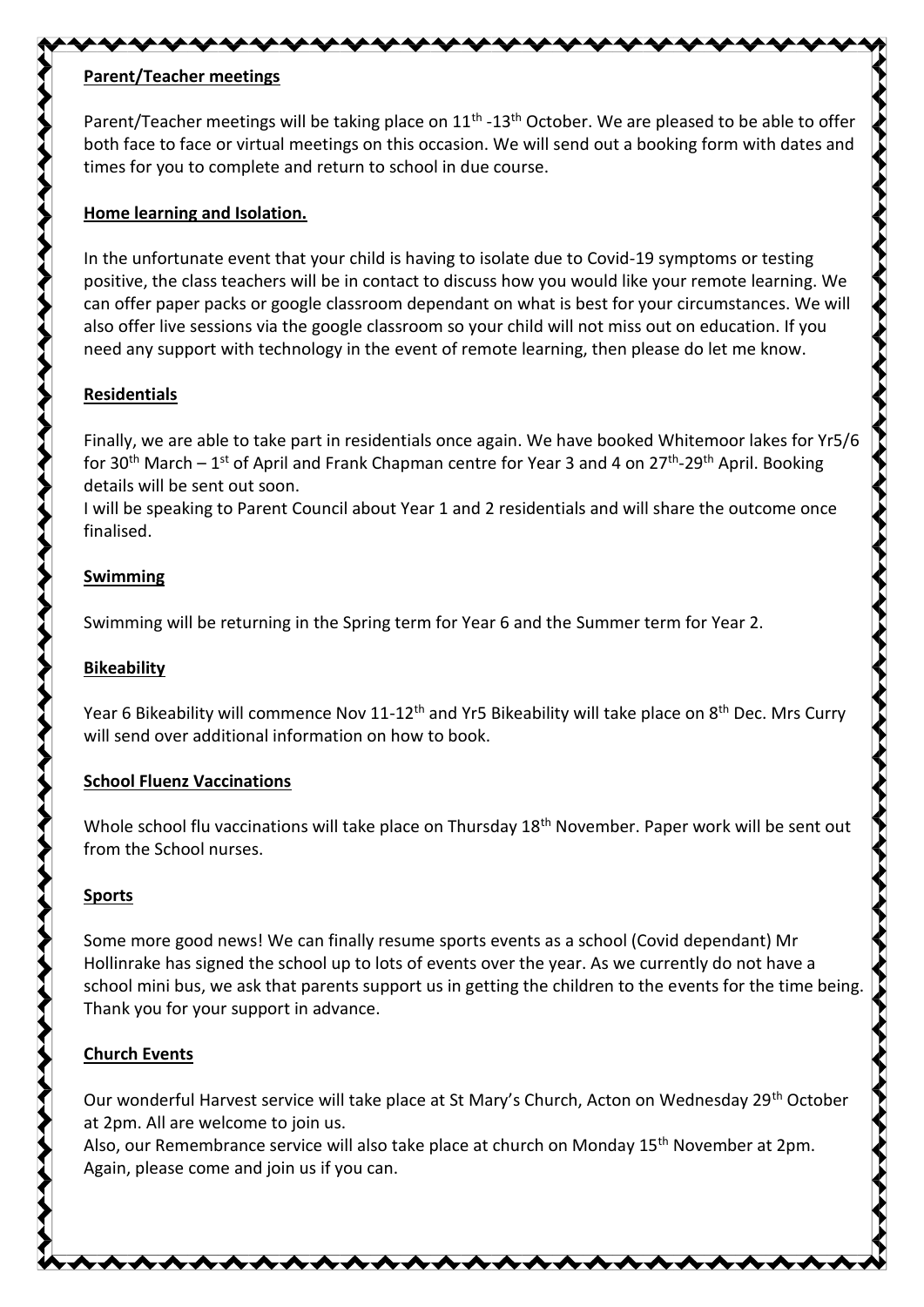# **FOAS**

We are very lucky to have such a wonderful and supportive team of parents who have worked so hard over the years to raise vital funds for the school. Due to Covid-19 FOAS are in need of as much support from parents than ever. If you could spare some of your time to help the team raise funds for the school then please contact Mrs Vicki McGowan. (Details on the school website)

# **Dinner Monies:**

The cost for this half term is £88.20. Please can all monies for the half term be paid by Friday 2<sup>nd</sup> October. Please note if payment is not made, your entitlement to dinners will be stopped. If it is necessary for you to pay weekly, please arrange this with Mrs Curry. All weekly monies must be paid for in advance of the meals being taken. Please make payments for dinner money using the 'School Money' online system. The link for the website is provided below and your passwords will be sent by text message, if you have not received your password please contact the school office.

https://sm1.schoolmoney.co.uk/public/school\_money/login.html.nc

**、↓↓↓↓↓↓↓↓↓↓↓↓↓↓↓↓↓↓↓↓** 

If your child is in Key Stage 1, they are entitled to Universal Free School Meals.

# **Class highlights:**

# **Reception**

Our first week in Reception has been fantastic! The children have settled into school life brilliantly, exploring our environment and having lots of fun. We have been learning our way around the school and enjoying delicious school lunches. We have begun to practice our number formation and counting to ten... we are loving learning to write our letters. A huge well done to all the reception children for being such superstars!

# **Year 1**

Year 1 have been settling in this last week and getting used to their new classroom environment. We have been getting used to working in bigger groups and as a full class. Year 1 have been looked at the story Paper Planes in English and the children have been looking at full stops, capital letters and finger spaces to improve the accuracy of their work. We have also been enjoying learning about our new topic where is Acton where the children have been identifying old and new buildings around the village. We have also been doing lots of work on routines and expectations the children have coped remarkably well with all the new changes, and I am very proud of them all.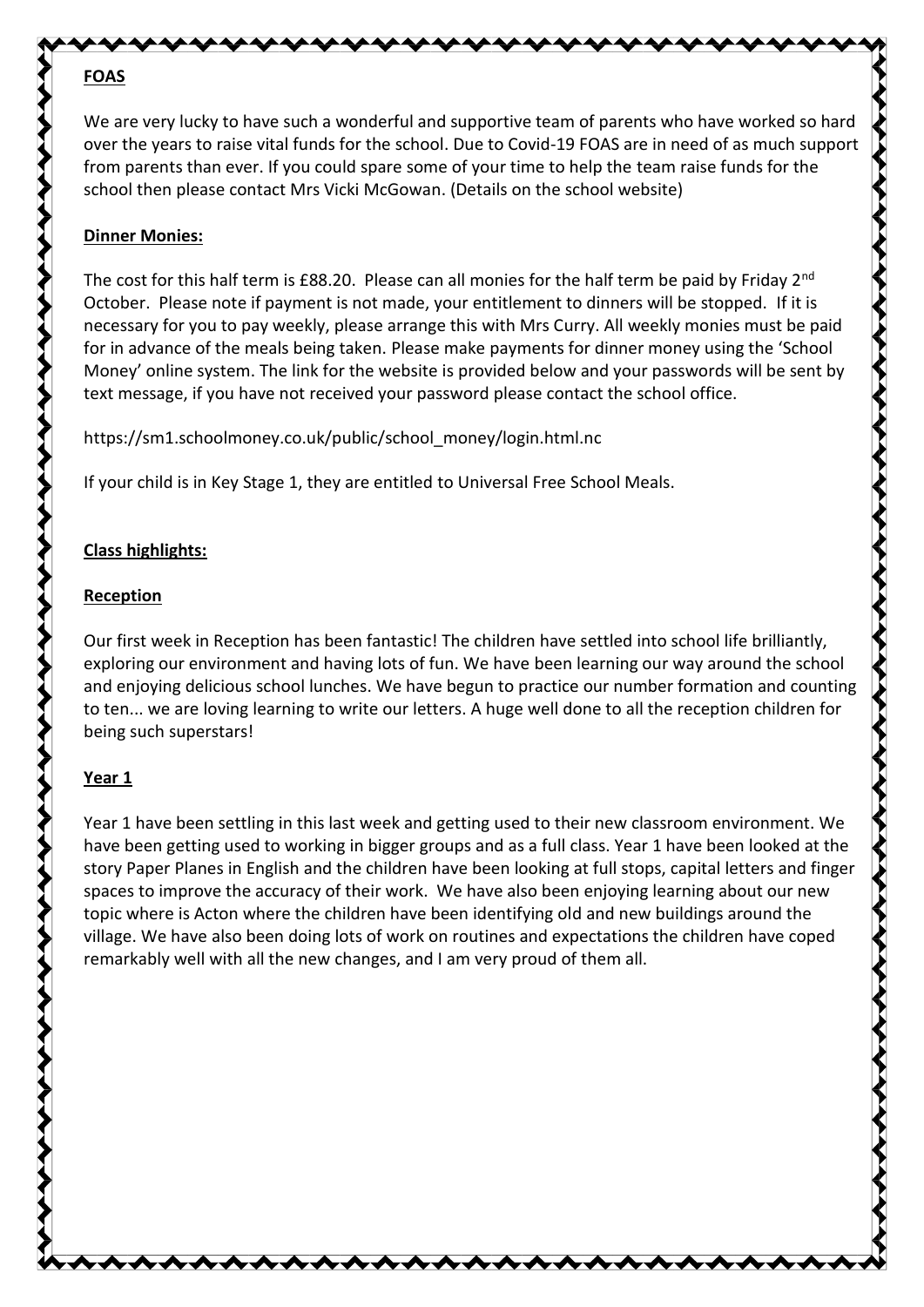#### **Year 2**

In Year 2 we have been exploring the Christian value of friendship and enjoying celebrating what makes us good friends as part of our RE lessons. We have begun exploring our new text The Night Gardener and have been very excited by the magical creations in the story. We are looking forward to exploring the story and characters more this half term. This last week we have also been introduced to our class author Kes Gray and created our own oi frog frogs for a display. The children really enjoyed this lesson. In science we have begun our new Living Things and their habitats topic and been introduced to the famous scientist Jane Goodall. This term we are going to try to be like Jane in how we observe the living things around us and gather data

**\\\\\\\\\** 

Mrs Rogers and Mrs Torrie

# **Year 3**

Year 3 have settled in great so far. We have been looking at our topic for this half term, A Passport To Europe, and have explored different capital cities throughout Europe. In design and technology, we have been looking at bridges from around Europe and have been studying the work of I.K. Brunel. We really enjoyed being able to draw some of these bridges. In English we have been studying the Iron Man, and have really enjoyed hearing this story and trying to figure out what will happen next.

ヘイヘイ

くくくく

Mr Hollinrake

# **Year 4**

# What a fantastic start

Year 4 have got off to a flying start to the term. We have had a fantastic time this week and have particularly loved researching Philip Treacy in DT and choosing which hats we particular liked. On Thursday we had great fun playing Bingo in French to consolidate our numbers to 10. Friday was incredibly exciting as we all got to choose which instrument we will be learning this year, we had a choice of baritone, trumpets and trombones.

Miss Cross

# **Year 5**

Year 5 have settled into the class extremely well, even with a little upheaval last week. We are so proud of them for showing maturity and resilience through such a tricky time. Already Year 5 have been very busy starting our new topic on Queen Elizabeth I. We found out how she became Queen and some of the unpleasant things her father (Henry VIII) did.

In Science, we started out topic on Earth and Space. We drew the solar system and made up a mnemonic to remember the order of the planets.

| My               | <b>Mercury</b> |
|------------------|----------------|
| Very             | <b>Venus</b>   |
| <b>Excited</b>   | <b>Earth</b>   |
| Monkey           | Mars           |
| <b>Jumps</b>     | Jupiter        |
| <b>Sidewards</b> | Saturn         |
| Until            | Uranus         |
| Noon             | <b>Neptune</b> |
|                  |                |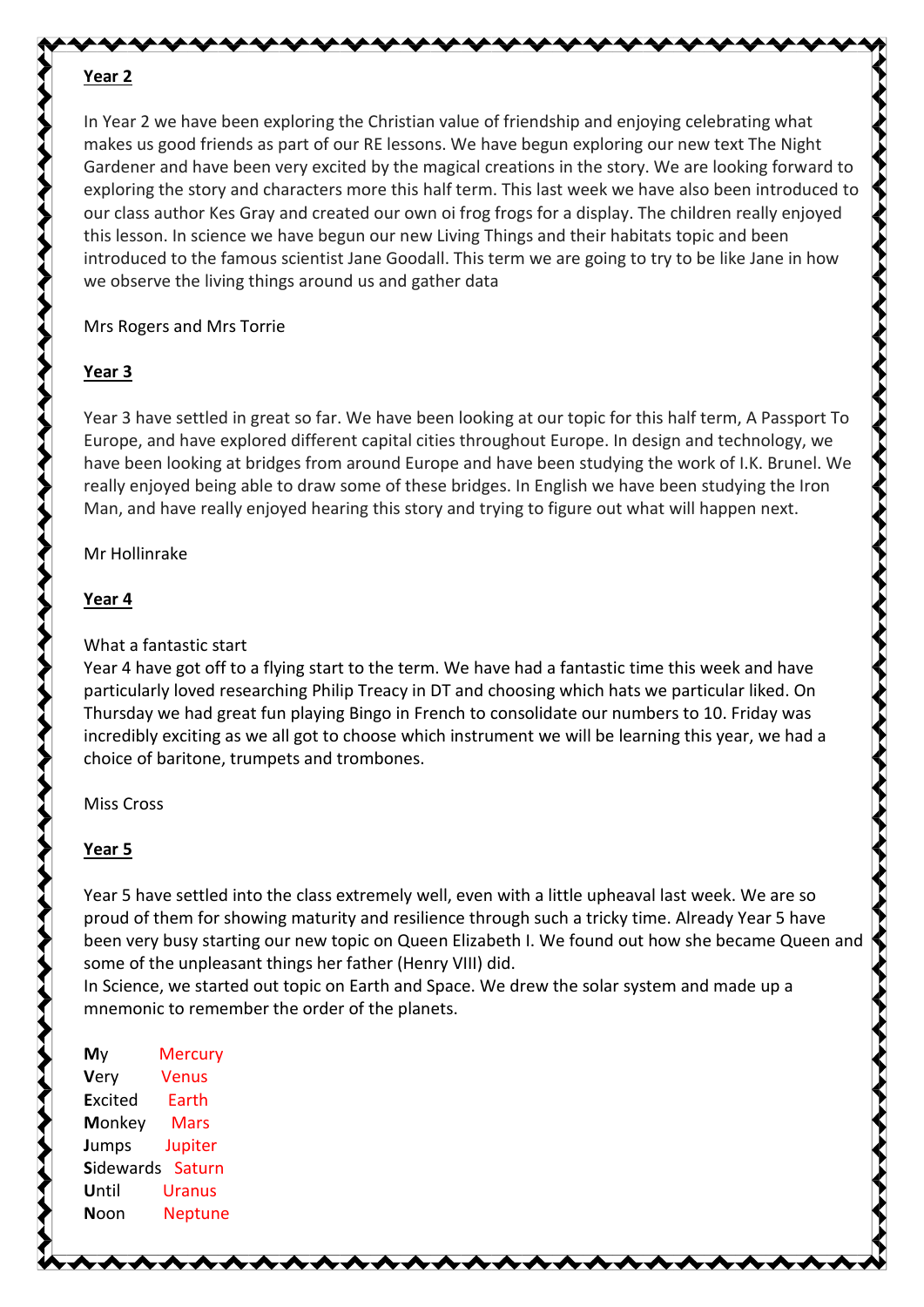In art we have started to research Tudor portraits with a view to painting our own. We are looking forward to developing our knowledge of Tudor music over the next half term and hopefully we may even get to make our own!

xxxxxxxxxxxxxxxxxxxxxx

Mrs Bramwell and Mrs McKinlay

# **Year 6**

Y6 have enjoyed their first week back at school, particularly because they met their buddies for the first time! We have been refreshing our skills in tag rugby and football and even leading our own team games. We have been coming up with ideas for our new science topic of classification and how we might group different types of living things and we have had very sensible discussions about the kingdom of God and what it might mean for Christians. A fantastic first week for Y6!

 $\leftrightarrow$   $\leftrightarrow$   $\leftrightarrow$   $\rightarrow$ 

くくくくくく

#### **Looking forward to:**

We are very much looking forward to the Head boy and Girl interviews and putting forward our applications. We are also excited for the other roles and responsibilities! We will be finding out about a trip taking place in October for Y6 very soon where we will learn all about different real-life skills. We are also going to be learning about Banksy and creating our own graffiti art! Also, we will be doing lots of independent and fun research in our topic of Law and Disorder (the vikings!).

#### Miss Stevinson

アクトライン ちょうしょう ちょうかん じょうかん ちょうかん ちょうかん かいしょう かいじょう アイアンドレイン アイアン アイアン

# **Dates are as follows For September and October**

| 20/09/21 | <b>Quad Kids athletics- Malbank</b>                      |
|----------|----------------------------------------------------------|
| 27/09/21 | Parent council 6.30-7.30pm: School hall                  |
| 29/09/21 | <b>Reception meet and Greet-5.30pm</b>                   |
| 30/09/21 | <b>Tag Rugby-Vagrants</b>                                |
| 01/10/21 | <b>Football festival- Shavington Soccer Centre</b>       |
| 07/10/21 | <b>Y6 Crucial crew event</b>                             |
| 07/10/21 | <b>Girls football festival- Shavington Soccer Centre</b> |
| 08/10/21 | Y1/2 Football festival- Crewe Alex                       |
| 11/10/21 | <b>Parents evening</b>                                   |
| 12/10/21 | <b>Parents Evening</b>                                   |
| 13/10/21 | <b>Parents evening</b>                                   |
| 13/10/21 | <b>Harvest service</b>                                   |
| 14/10/21 | <b>Fire service talk</b>                                 |
|          |                                                          |

#### **Create and Engage pupil/parent sessions:**

| 08/11/21        | <b>Reception 1.45-2.45</b> |
|-----------------|----------------------------|
| 09/11/21        | Year 1 1.45-2.45           |
| 10/11/21        | Year 2 1.45-2.45           |
| <u>11/11/21</u> | Year 3 1.45-2.45           |
| 12/11/21        | Year 4 1.45-2.45           |
| 16/11/21        | Year 5 1.45-2.45           |
| 17/11/21        | Year 6 1.45-2.45           |
|                 |                            |